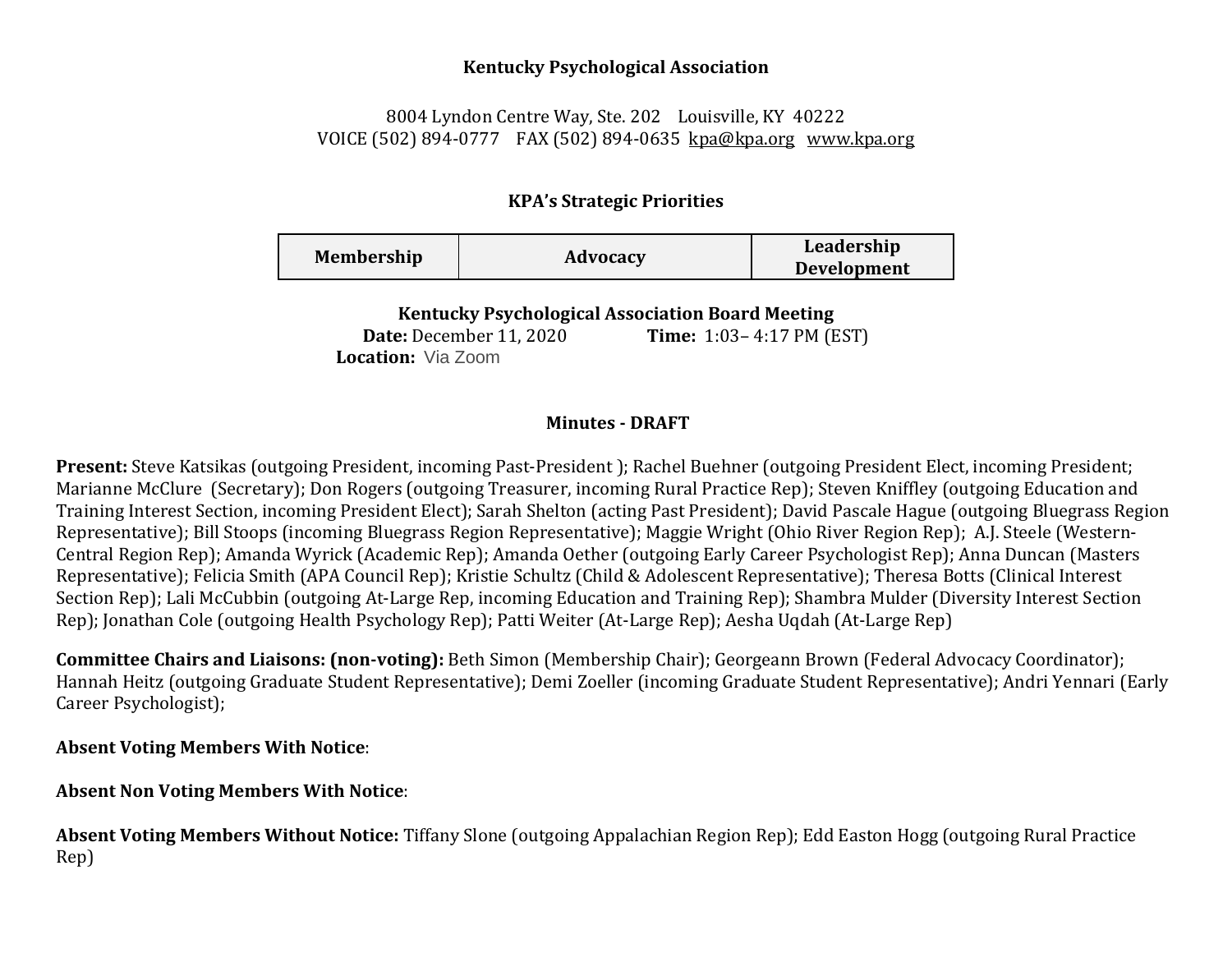**Central Office:** Eric Russ, Executive Director; Sheila Schuster (Operations Specialist); Sarah Burress (Office Manager)

**Vacant Board Positions**: N/A

| <b>TOPIC</b>                                                              | <b>DESCRIPTION</b>                                                                                                                                                                                                                                                                                                                                                                                                                                                                                    | <b>CONCLUSION</b>                                                                              |
|---------------------------------------------------------------------------|-------------------------------------------------------------------------------------------------------------------------------------------------------------------------------------------------------------------------------------------------------------------------------------------------------------------------------------------------------------------------------------------------------------------------------------------------------------------------------------------------------|------------------------------------------------------------------------------------------------|
| <b>Call to Order and Roll</b><br>Call/President's<br><b>Remarks</b>       | Katsikas called the meeting to order at 1:03 pm (EST) and made opening<br>remarks. He reflected on 2020 and the unique challenges it has presented to<br>psychologists, KPA, and the world. He summarized information from KPA<br>survey and the CDC survey related to mental health.                                                                                                                                                                                                                 | No motion was made.                                                                            |
| <b>Approval of Minutes</b><br>from 09-11-2020                             | Minutes were distributed prior to the meeting. No corrections were<br>requested.                                                                                                                                                                                                                                                                                                                                                                                                                      | Motion was made to approve the<br>minutes. Motion passed<br>unanimously.                       |
| <b>Third Quarter</b><br><b>Financial Report</b>                           | Rogers discussed the third quarter financial report. The report was provided<br>prior to the meeting. Discussed interrelationship between KPA and KPF's budgets.                                                                                                                                                                                                                                                                                                                                      | Motion was made to approve<br>second quarter financial report.<br>Motion passed unanimously.   |
| <b>Executive Director</b><br><b>Report</b>                                | Report was circulated prior to the meeting and is attached to the agenda.<br>Russ summarized and discussed. He reported that membership is down<br>around 10 %, with some recovery around convention. Russ indicated that the<br>virtual convention was successful and that overall feedback about convention<br>was favorable. He discussed CE's and ways to continue this valuable<br>educational resource and revenue stream. He reported that Schuster has<br>agreed to be lobyist again in 2021. | No motion was made.                                                                            |
| <b>ACTION ITEM: 2021</b><br><b>Budget Approval</b>                        | Report was circulated prior to meeting and is attached to agenda. Russ and<br>Rogers discussed 2021 budget.                                                                                                                                                                                                                                                                                                                                                                                           | Motion was made to approve 2021<br>budget. Motion passed<br>unanimously.                       |
| <b>ACTION ITEM: KPA</b><br><b>Legislative Priorities</b>                  | Report was circulated prior to the meeting and is attached to agenda. Schuster<br>discussed the KMHC Legislative Agenda and summarized the Recommended Top<br>Priorities including: PSYPACT, Banning Conversion Therapy, MH Safety Net,<br>Insurance Parity for MH & SUD, and Minors' Access to MH Services.                                                                                                                                                                                          | Motion was made to accept the<br>legislative priorities. Motion<br>passed unanimously.         |
| <b>ACTION ITEM: KMHC</b><br>Legislative Agenda                            | Report was circulated prior to the meeting and is attached to agenda. Schuster<br>discussed highlights of this report.                                                                                                                                                                                                                                                                                                                                                                                | Motion was made to align KPA with<br>legislative priorities. Motion was<br>passed unanimously. |
| <b>ACTION ITEM:</b><br><b>Approval of 2021</b><br><b>Committee Chairs</b> | A list of 2021 Committee Chairs was circulated prior to the meeting and is<br>attached to agenda.                                                                                                                                                                                                                                                                                                                                                                                                     | Motion was made to approve 2021<br>committee Chairs. Motion passed<br>unanimously.             |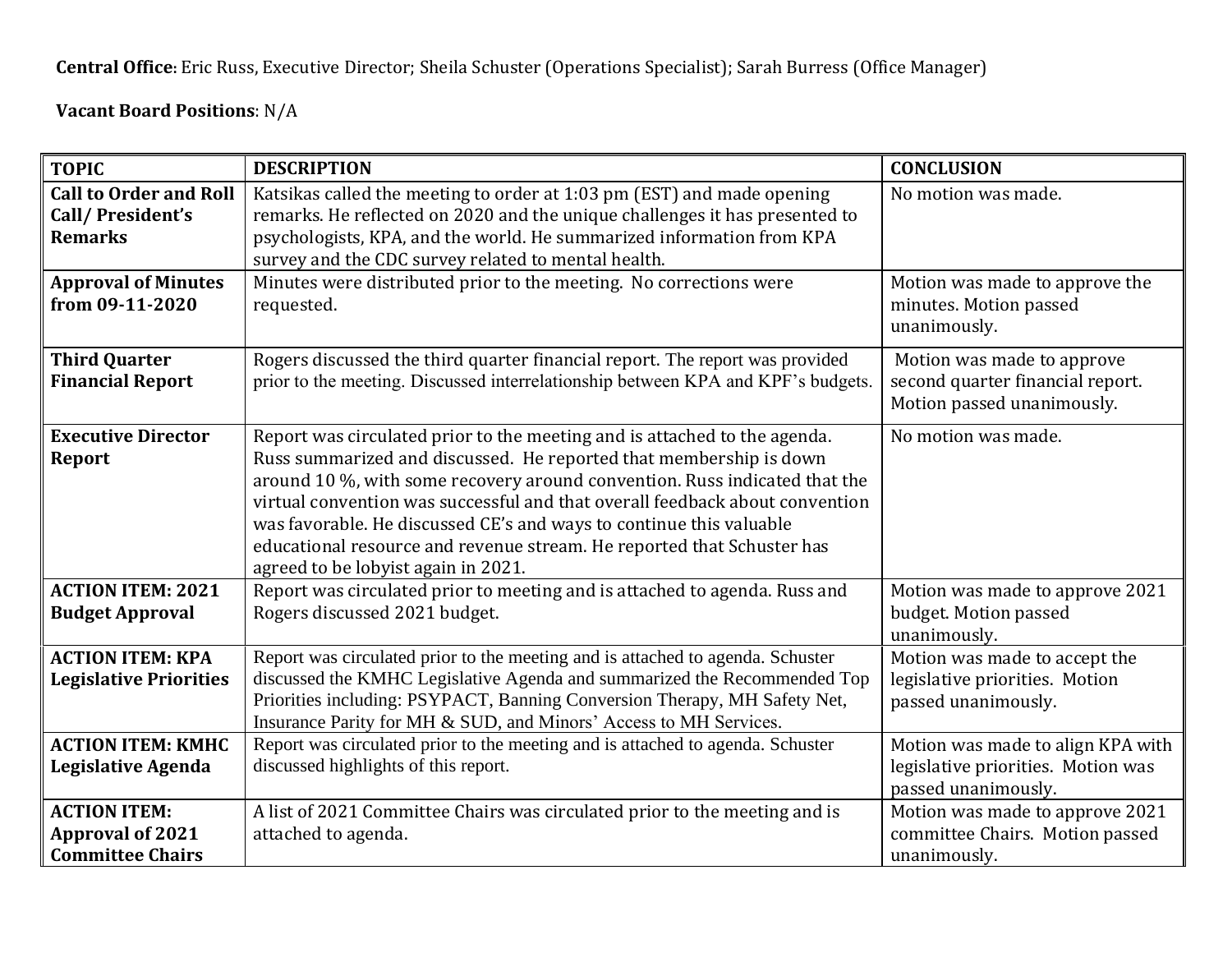| <b>DISCUSSION ITEM:</b>                    | Katsikas recommended that we forgo the evaluation update this year since                 | Motion was made to not have ED         |
|--------------------------------------------|------------------------------------------------------------------------------------------|----------------------------------------|
| <b>Executive Director</b>                  | Russ began his role in October.                                                          | eval in 2020. Motion passed            |
| <b>Evaluation Update</b>                   |                                                                                          | unanimously.                           |
| <b>DISCUSSION ITEM:</b>                    | The Finance Committee met immediately before this meeting. Report will be                | No motion was made.                    |
| <b>Finance Committee</b>                   | submitted. Rogers reported that the organization seems to be in good shape,              |                                        |
| Report                                     | especially considering the impact of COVID-19. The financial committee                   |                                        |
|                                            | reminded the board of recommendation to have an external audit. Russ                     |                                        |
|                                            | indicated that he is obtaining bids for an external audit and anticipated that           |                                        |
|                                            | the external audit will likely occur in the 1 <sup>st</sup> quarter of 2021. The finance |                                        |
|                                            | committee also suggested that there be a focus on reengagement of past                   |                                        |
|                                            | members to increase membership. Additionally, the finance committee                      |                                        |
|                                            | recommended a periodic review of the KPA/KPF relationship.                               |                                        |
| <b>DISCUSSION ITEM:</b>                    | Report was circulated prior to the meeting and is attached to agenda. Rogers             | No motion was made.                    |
| <b>End of year</b><br>projections for 2020 | discussed this report.                                                                   |                                        |
| <b>DISCUSSION ITEM:</b>                    | Smith highlighted the purpose of the PAC. The PAC was reestablished in 2015              | No motion was made.                    |
| <b>PAC Update</b>                          | and serves as another arm of KPA's advocacy efforts. The PAC's role is critical          |                                        |
|                                            | for psychology and advocacy. It is important to maintain support and                     |                                        |
|                                            | enthusiasm for the PAC. The number of KPA members who donate to the PAC                  |                                        |
|                                            | has decreased. The details of who the PAC supported in the 2020 election                 |                                        |
|                                            | will be posted on the PAC website.                                                       |                                        |
| <b>DISCUSSION ITEM:</b>                    | Russ reported that Jennifer Price, who has been president for several years,             | No motion was made.                    |
| <b>KPF Update</b>                          | will be stepping down at the end of 2020 and Tammy Hatfield will become                  |                                        |
|                                            | president in 2021. Courtney Keim will be the Vice President and Secretary in             |                                        |
|                                            | 2021. The KPF board needs additional members and is focused on recruiting                |                                        |
|                                            | members who have diverse backgrounds.                                                    |                                        |
| <b>DISCUSSION ITEM:</b>                    | Report was circulated prior to the meeting and is attached to the agenda.                | No motion was made.                    |
| <b>Convention debrief</b>                  | Russ reviewed the report. Overall feedback about convention was positive;                |                                        |
|                                            | however there seemed to be a general consensus that the opportunity to                   |                                        |
|                                            | network was missed.                                                                      |                                        |
| <b>DISCUSSION ITEM: End</b>                | [Executive Session]                                                                      | <b>Executive Session ended at 3:30</b> |
| of Year Financial Status                   |                                                                                          |                                        |
|                                            |                                                                                          |                                        |
| <b>DISCUSSION ITEM:</b>                    | Burress and Schuster reported that Salathe has assumed responsibility of                 | No motion was made.                    |
| <b>CEPD Calendar</b>                       | chairperson for this committee. CE events for the first quarter of 2021 have             |                                        |
|                                            | been planned. There is a virtual 6 hour suicide risk assessment and                      |                                        |
|                                            | management workshop that will meet licensure requirements for                            |                                        |
|                                            | psychologist. There are plans for a diversity conference in September, and               |                                        |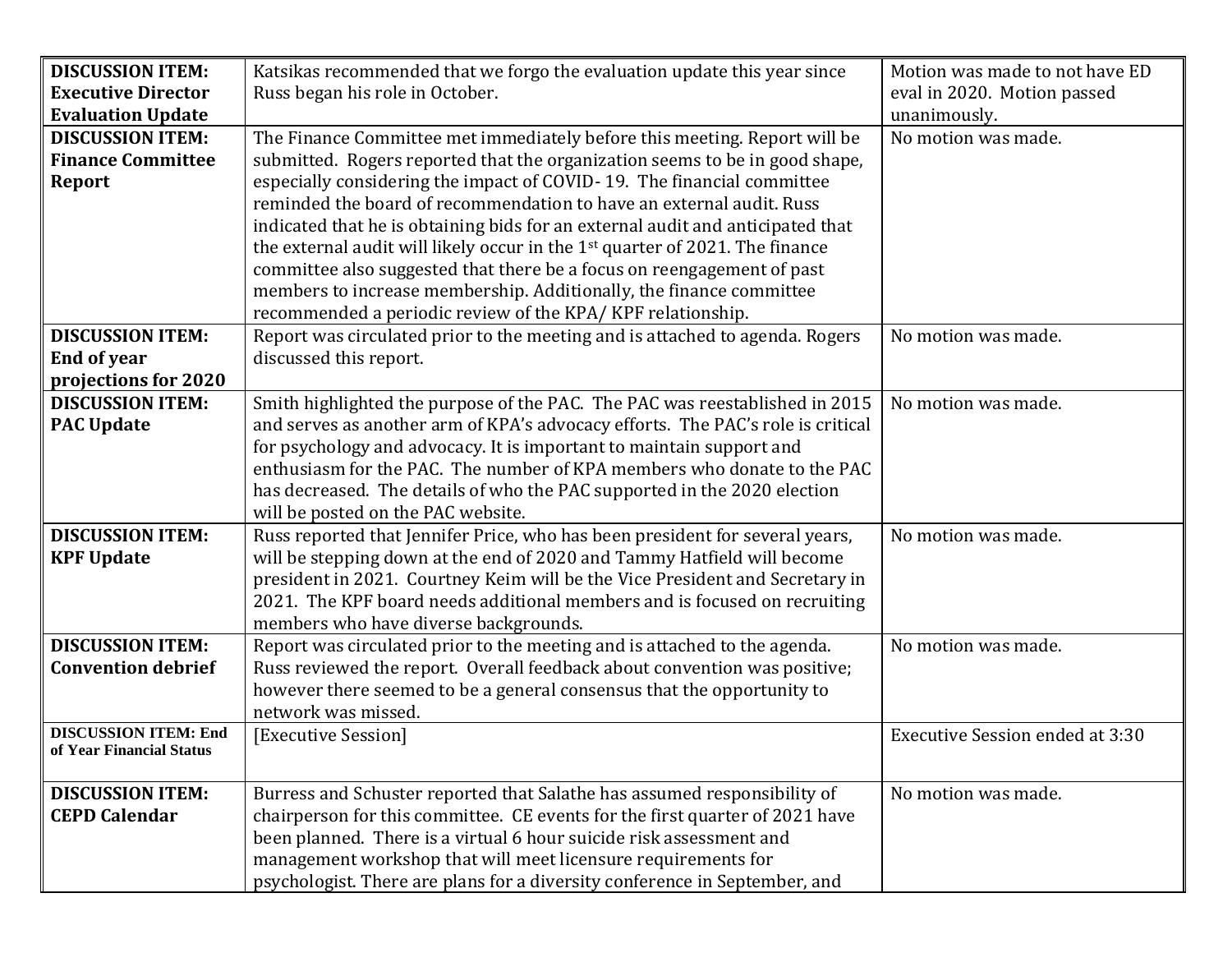|                           | hopes that it will be live. Buehner reported that there may also be an increase                                                                          |                     |
|---------------------------|----------------------------------------------------------------------------------------------------------------------------------------------------------|---------------------|
|                           | in Town Halls with a utilization of more of KPA's leadership, including board                                                                            |                     |
|                           | members and committee chairs.                                                                                                                            |                     |
| <b>DISCUSSION ITEM:</b>   | Russ (for McBride) reported that KBEP continues to work well with KPA.                                                                                   | No motion was made. |
| <b>KBEP Update</b>        | Russ reported that KBEP is integrating the plus program to help with license                                                                             |                     |
|                           | renewals. KBEP is having an ongoing discussion of practicum hours and how                                                                                |                     |
|                           | they are calculated for postdocs. KBEP will be meeting on Monday 12/14/20.                                                                               |                     |
|                           | Oral exams are being scheduled virtually.                                                                                                                |                     |
| <b>DISCUSSION ITEM:</b>   | Russ reported that there are currently five leadership fellows for 2021. The                                                                             | No motion was made. |
| <b>Leadership Academy</b> | academy will be restructured in 2021, maintaining a focus on mentor-based                                                                                |                     |
| <b>Update</b>             | leadership projects while adding in development lessons to encourage the                                                                                 |                     |
|                           | cohort to bond. The 2020 leadership class produced videos of their projects.                                                                             |                     |
|                           | Hannah Heitz developed and excellent series of podcasts focusing on                                                                                      |                     |
|                           | leadership in Psychology in KPA.                                                                                                                         |                     |
| <b>DISCUSSION ITEM:</b>   | Form distributed in advance and is attached to agenda. Katsikas discussed                                                                                | No motion was made. |
| <b>Update Cultural</b>    | updated CE form which contains several revisions including a diversity                                                                                   |                     |
| <b>Competency CE</b>      | statement that reflects KPA's commitment to prioritizing diversity and                                                                                   |                     |
| Requirement               | promoting cultural competence.                                                                                                                           |                     |
| <b>Discussion Items:</b>  | Leadership Task Force Groups updates were provided.                                                                                                      | No motion was made  |
| <b>Leadership Retreat</b> | Katsikas- Education and Training - This group has worked on developing a                                                                                 |                     |
| <b>Task Force Updates</b> | mentorship program that pairs graduate students with undergraduate                                                                                       |                     |
|                           | students with a goal of increasing diversity in the field. There will be an                                                                              |                     |
|                           | informational meeting for potential mentors. They have been working on a                                                                                 |                     |
|                           | strategy to reach out to Ky Colleges who have not traditionally been involved                                                                            |                     |
|                           | to encourage participation in academic conference.                                                                                                       |                     |
|                           | Buehner- Public Advocacy - At this group's recommendation, KPA has                                                                                       |                     |
|                           | added aging and geropsychology as an interest section. Buehner has                                                                                       |                     |
|                           | communicated with KPA's advocacy coordinator this groups concern about                                                                                   |                     |
|                           | the importance of talking with legislators more about social determinants of                                                                             |                     |
|                           | health. Finally, in conjunction with the other workgroups, this group has                                                                                |                     |
|                           | identified the importance of incorporating diversity and inclusion.                                                                                      |                     |
|                           | Pascale Hague - Clinical- He would like to transition the leadership of this                                                                             |                     |
|                           | group to another board member, as his current board term will be up at the                                                                               |                     |
|                           |                                                                                                                                                          |                     |
|                           | end of 2020.                                                                                                                                             |                     |
|                           | Kniffley - Antiracism- Russ (for Kniffley) reported that this group has been                                                                             |                     |
|                           | instrumental in identifying updates to the CE application. They have focused<br>on working closely with KPA's strategic plan and updating language. Russ |                     |